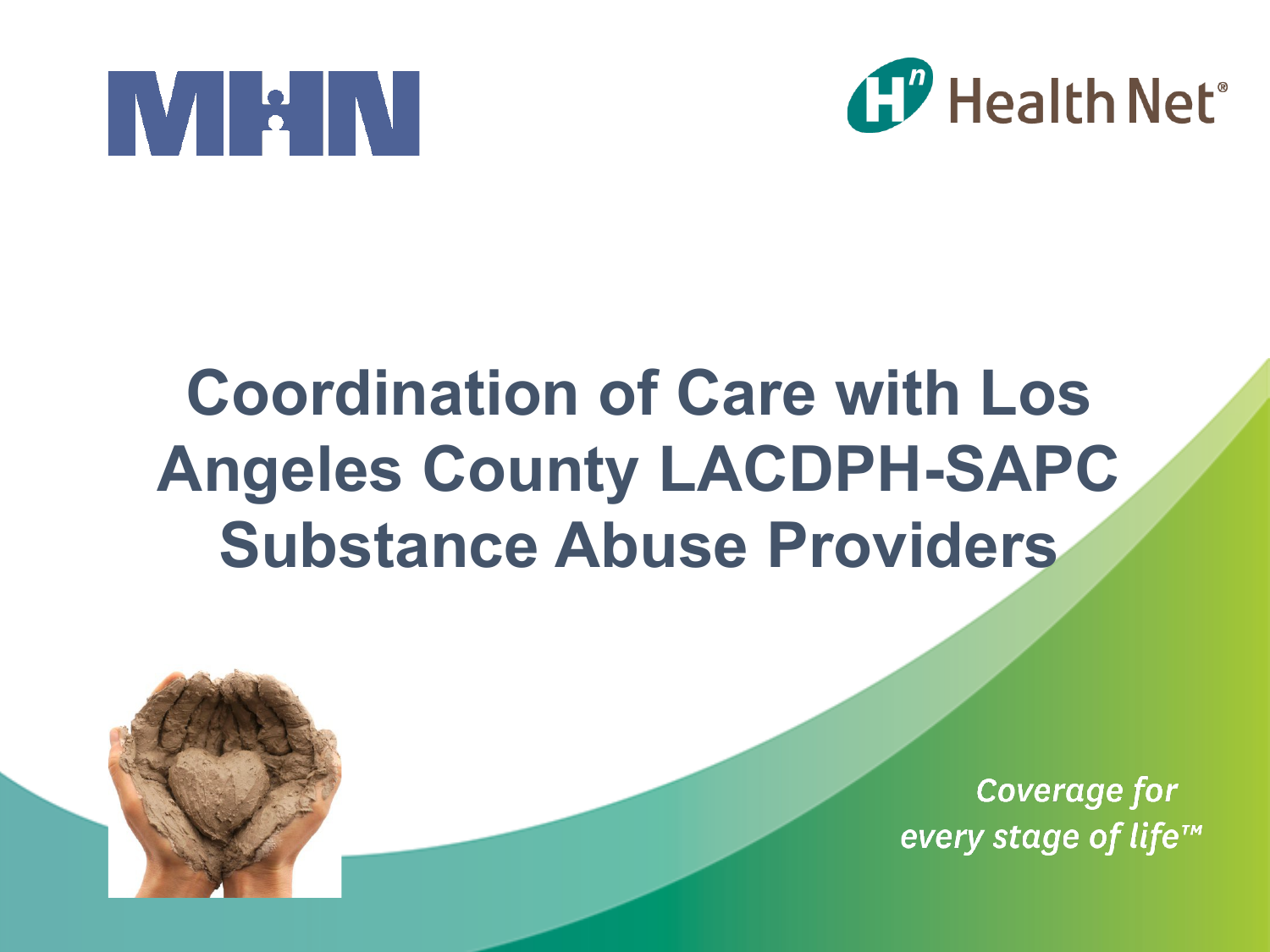



## What is a "Managed Care Plan"?

- Managed care is a term to describe the structure of health insurance
- A managed care organization contracts with providers, facilities, and physician provider groups at negotiated rates
	- This results in lower healthcare costs for members of the health insurance plan
- For Medi-Cal only, LA County has a two plan model with LA Care and Health Net, along with Plan partners (e.g., BSC Promise, Molina)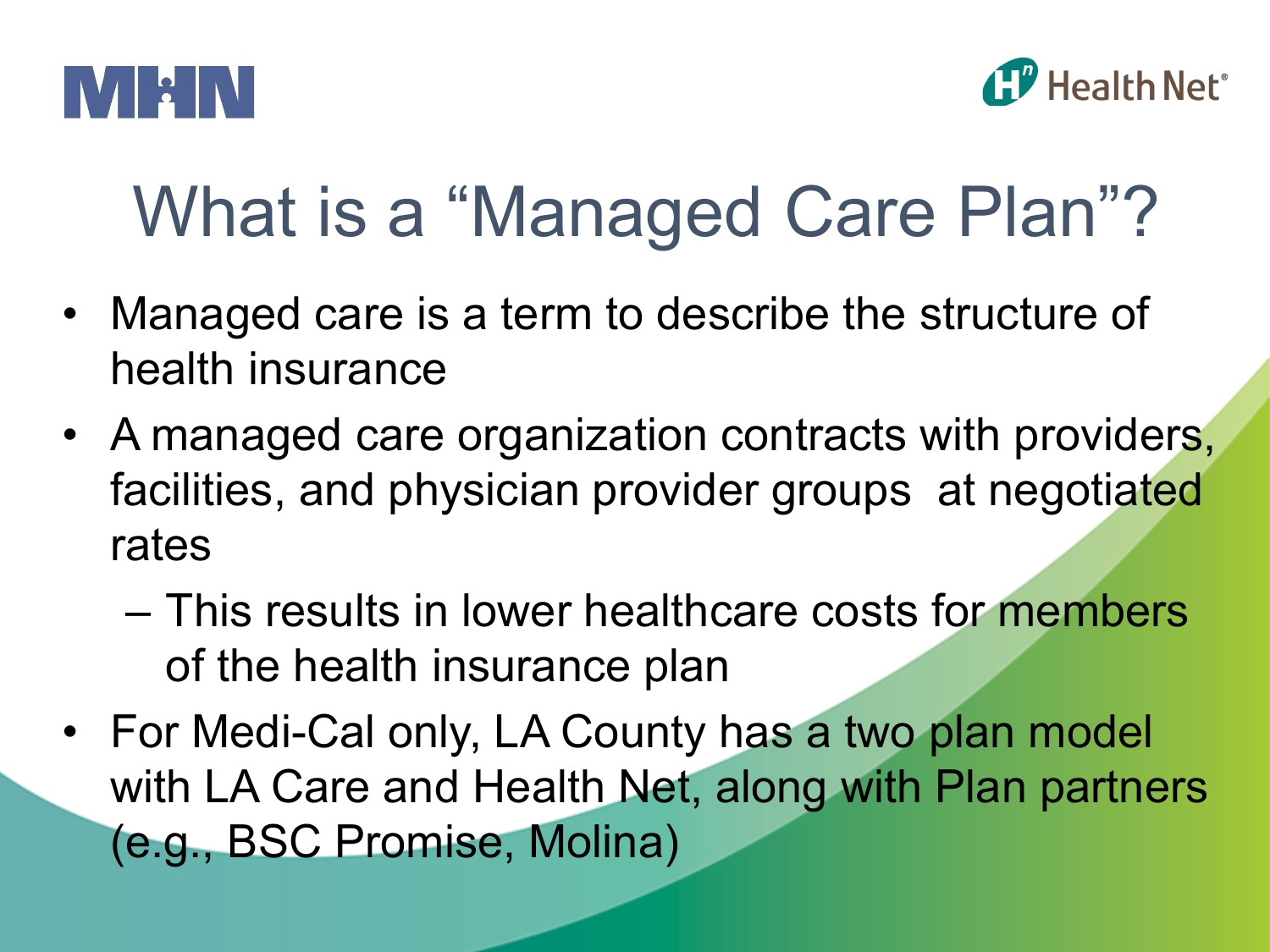



# Behavioral Health Model of Care

Medi-Cal

- New CA Medi-Cal Managed Care Plan outpatient mental health benefit
- Target population: Medi-Cal beneficiaries with a DSM diagnosis and "mild to moderate" impairment in mental, emotional, or behavioral functioning
- The state's intent is that these therapeutic services are **time-limited** and **solution-focused** with the goal of returning patients to primary care management when clinically appropriate
- Applied Behavioral Analysis (ABA) / Behavioral Health Treatment (BHT)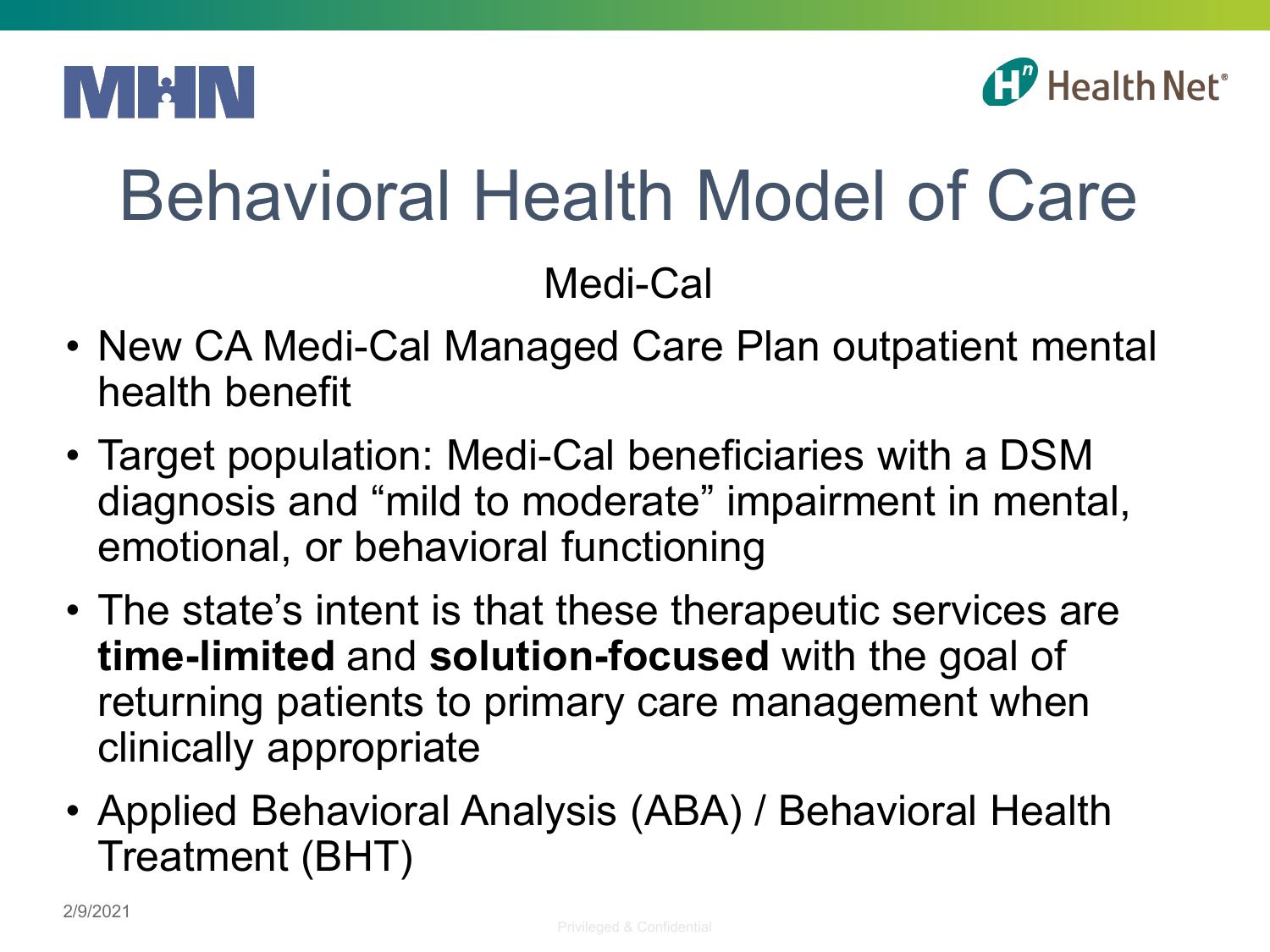



## Behavioral Health Model of Care

Cal MediConnect (CMC)

- Developed to support dual-eligible adults with disabilities (including the homeless), who have multiple chronic illnesses or functional or cognitive limitations
- Designed to bring a fully coordinated, person-centered focus to meeting the complex functional and health care needs of members with comorbid behavioral health and medical conditions
- Model of care promotes:
	- Coordination of care through an identified point of contact
	- Transitioning each member's care between health care settings and health care providers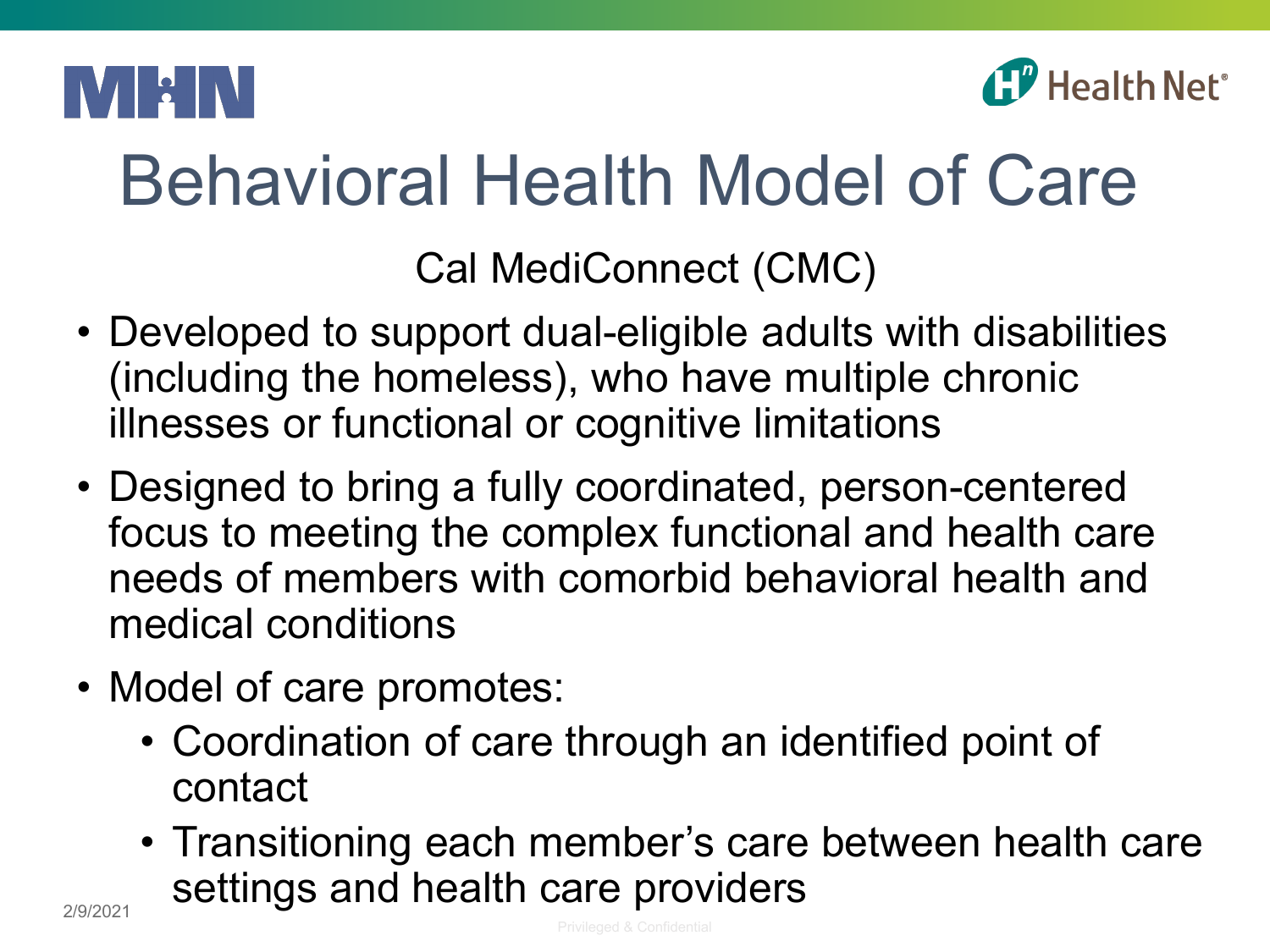



#### Medi-Cal Managed Care Plans Behavioral Health

Medi-Cal\* and CMC\*\* Services Available

#### **Mild-Moderate Impairments\***

- PCP Decision Support
- Individual and group therapy
- Outpatient services to monitor drug therapy
- \*Psychological/Neuropsychological testing
- Prescription drugs (carved in)
- Laboratory services

Case Management and Care Coordination Services\*\*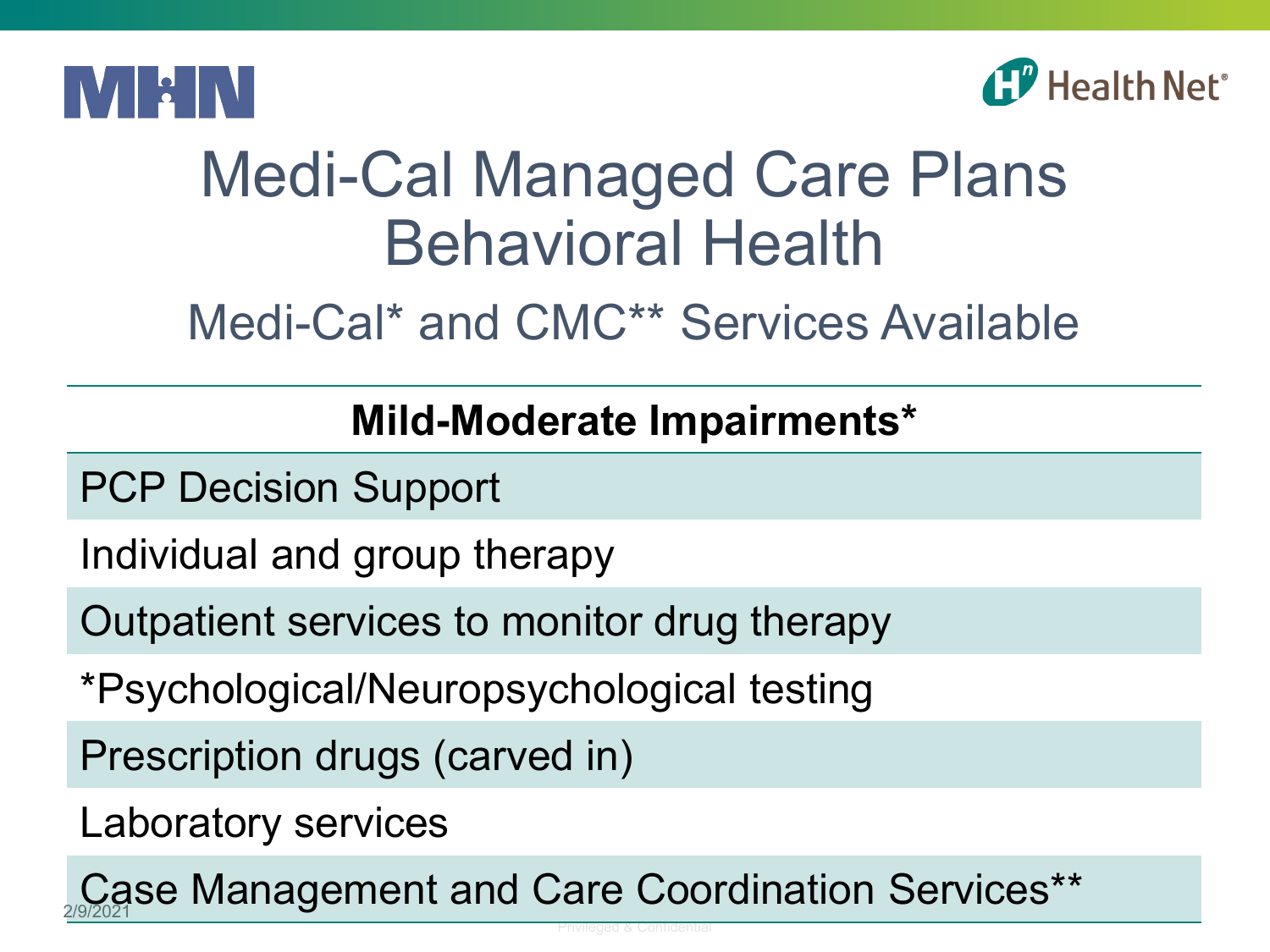



#### Specialty Mental Health – LA County Department of Mental Health

#### **Specialty Mental Health Services**

Assessment and treatment planning

Individual and group therapy

Crisis intervention

Crisis stabilization

Adult crisis residential services

Targeted case management

Adult residential treatment services

Full service partnerships

Acute psychiatric hospital services

Inpatient professional services

2/9/2021 IMD psychiatric services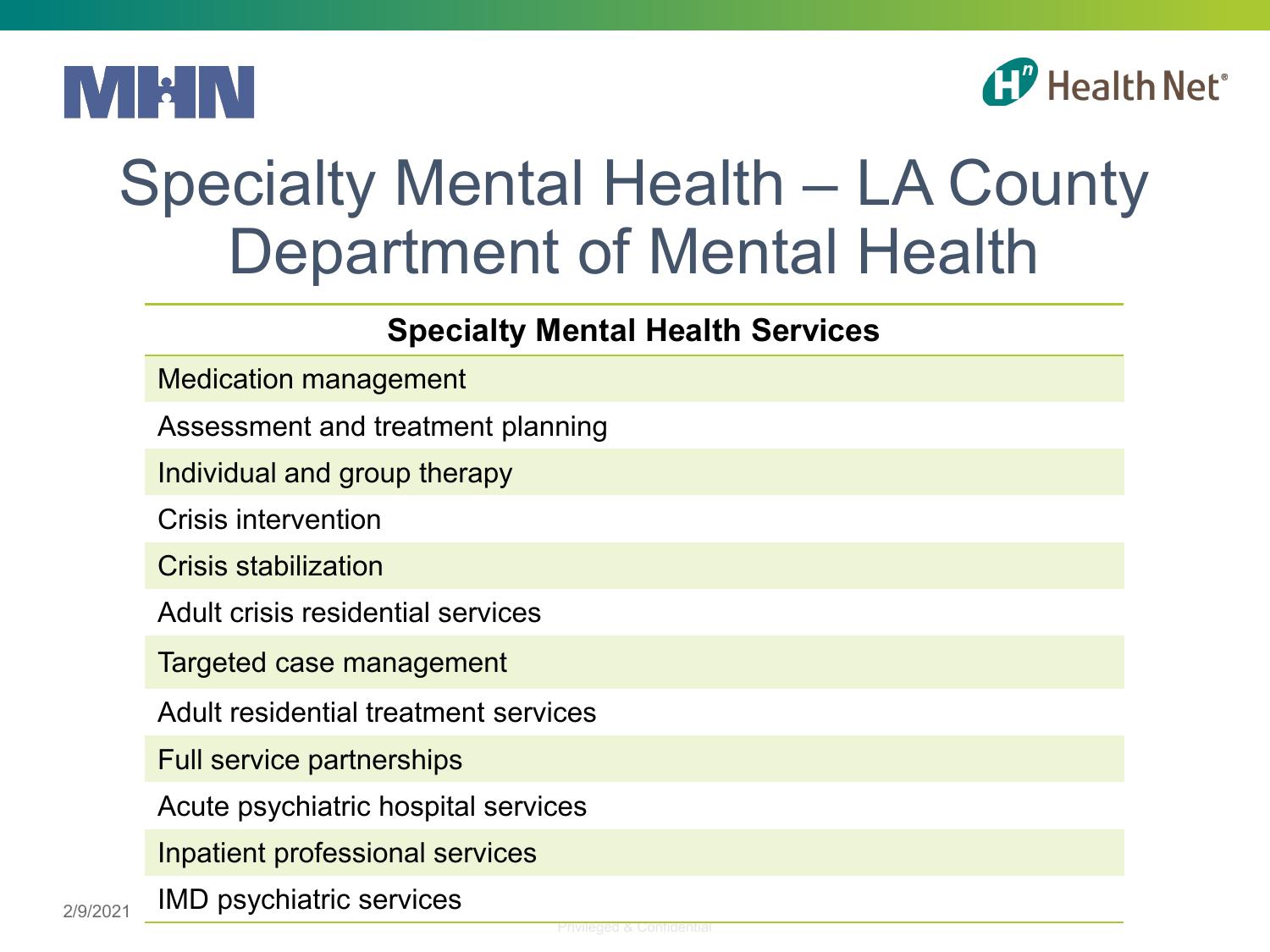



### Clinical Exchange of Member Information

#### **Physical Health & Substance Use Disorder Providers:**

Generally, the sharing of information from a SUD provider (meaning, SAPC facility or rehab or SUD IOP/PHP/methadone provider) to a PCP **almost always requires written member consent** (except in a true emergency) due to 42 C.F.R. Part 2

#### **Physical Health & Mental Health Providers:**

Generally, the exchange of information between a mental health (not SUD) provider and a Primary Care Physician (PCP) for the purposes of care coordination does not require member consent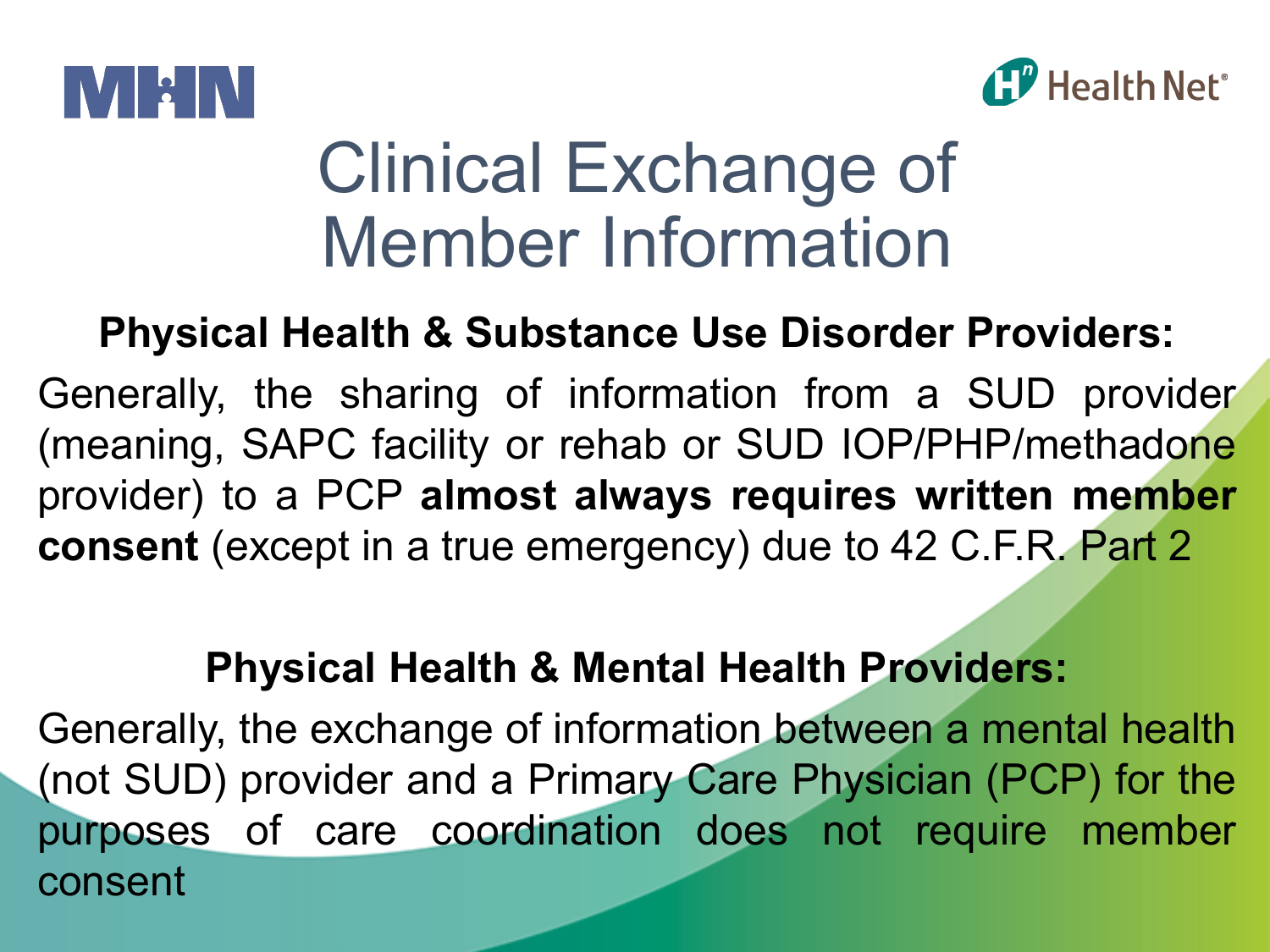



## Care Coordination: Why Coordinate Care?

- We all have pieces of the plan, and vital patient information to potentially provide holistic care
- One provider's plan may enhance or detract from another provider's plan
- Patients tire of repeating their story, symptoms, etc., to multiple providers
- Relying on patients as historians can be "touch and go" sometimes
- Why give patients the chore of collecting information from different people/places?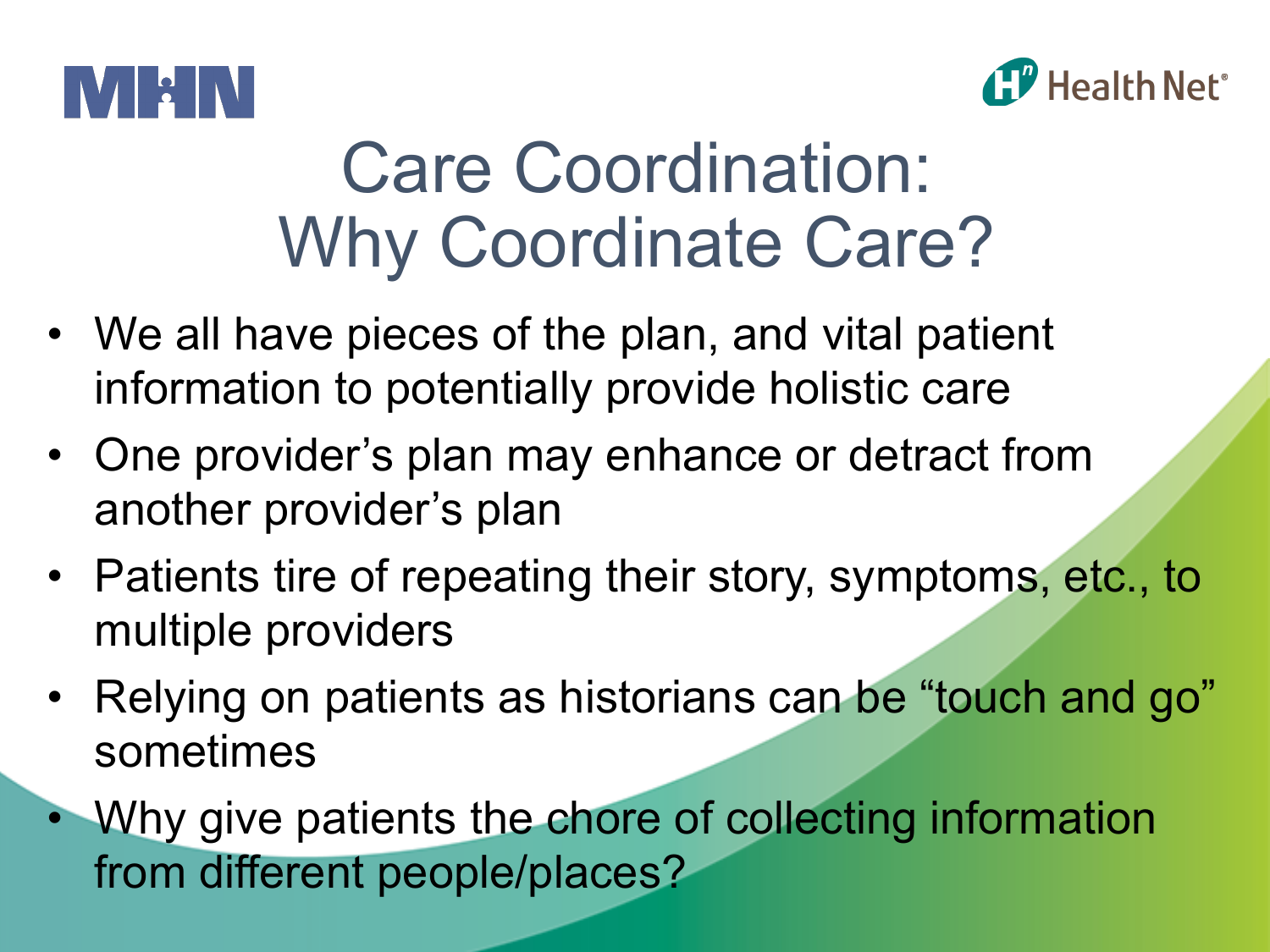



## Care Coordination: Why Coordinate Care?

- Evidence of coordination of care between **Cal MediConnect** Health Plans and County BH Providers is **required**
- State recommends and encourages coordination of care between MCPs and County providers for any member
- Medi-Cal patients may transition from needing different types of providers based on level of impairment changes
- We are held to state oversight of coordination with each other on shared members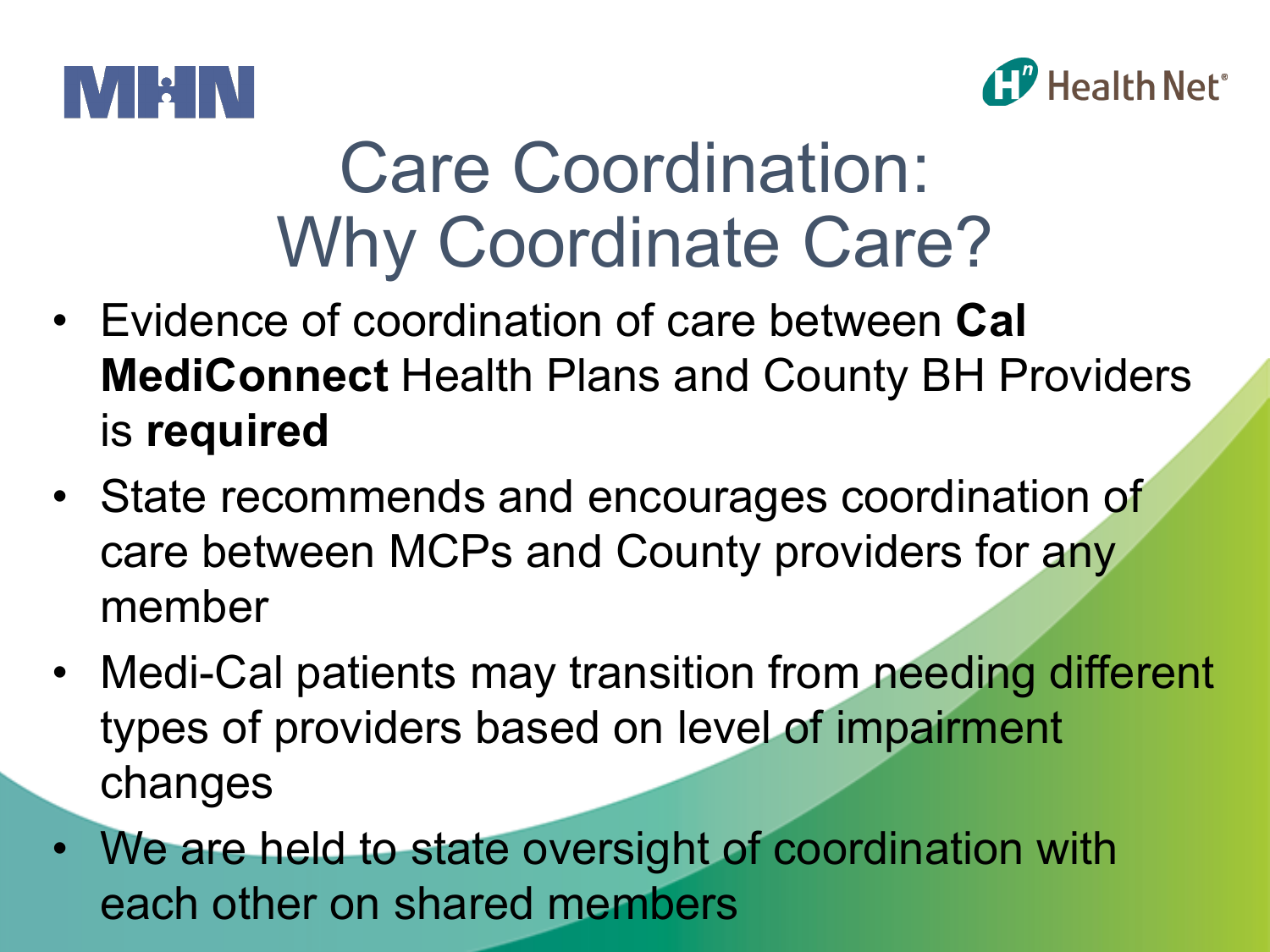



# Benefits of Coordinating Care

Health Net and MHN Care Managers are valuable partners in client care:

- Care Managers can identify if a client is in a medical or in a psychiatric hospital.
- Care Managers can collaborate with discharge planners
- Care Managers can help remove access barriers to treatment (ex. transportation)
- Care Managers can help access other needed medical/physical health and mental health services
- Care Managers will continue to follow up until a client is connected with care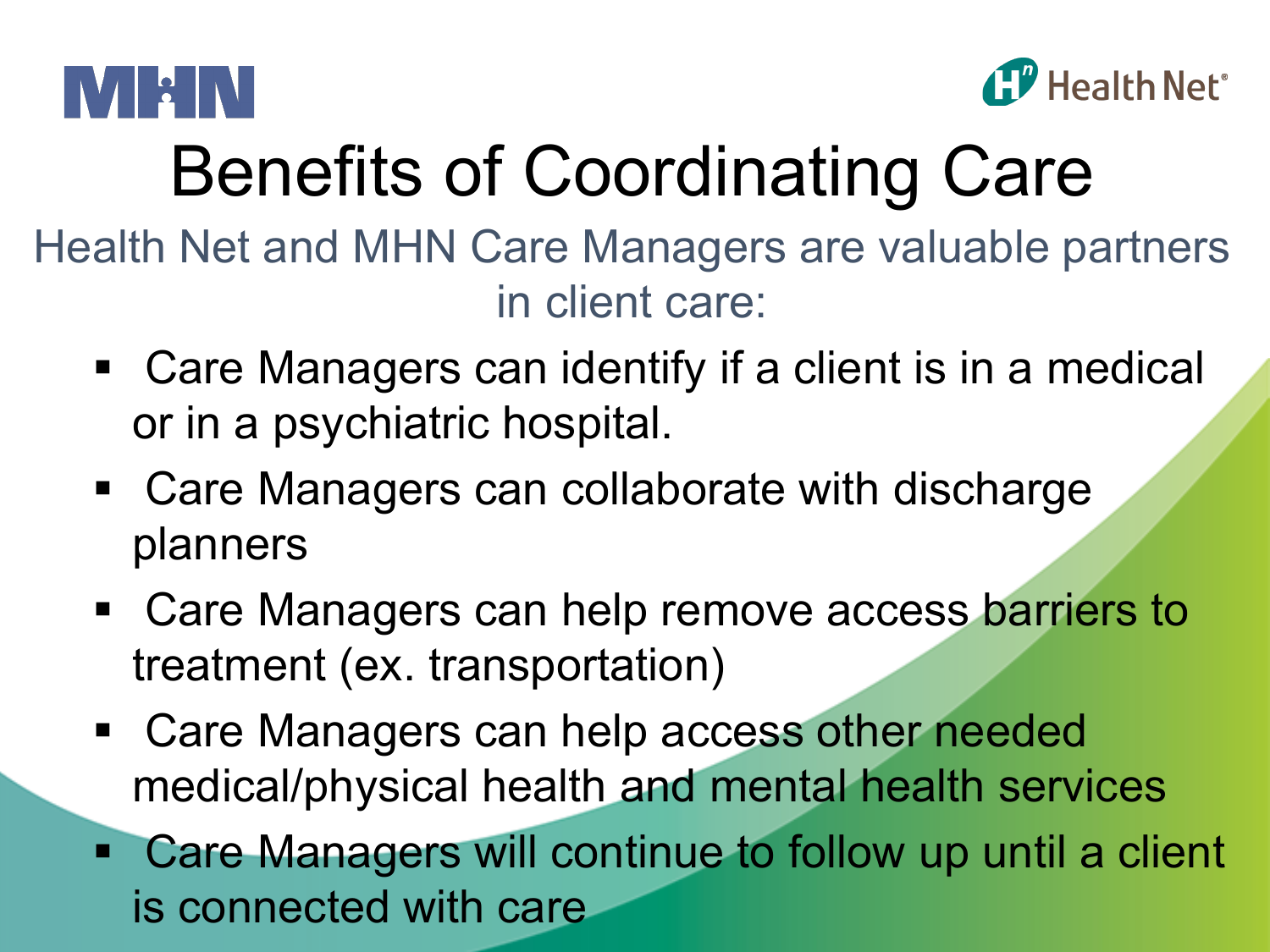



#### Various Ways We Can Collaborate

Interdisciplinary Care Team Meetings (ICTs)\*

Telephone calls, emails (encrypted), and fax\*

Participation in clinical rounds (within DMH and MCPs)\*

Sharing of treatment plans\*

Sharing change of health status updates (IP admits, moves)\*

Participating in meetings like this to understand best practices and share resources\*

\* With Appropriate Consents and ROI secured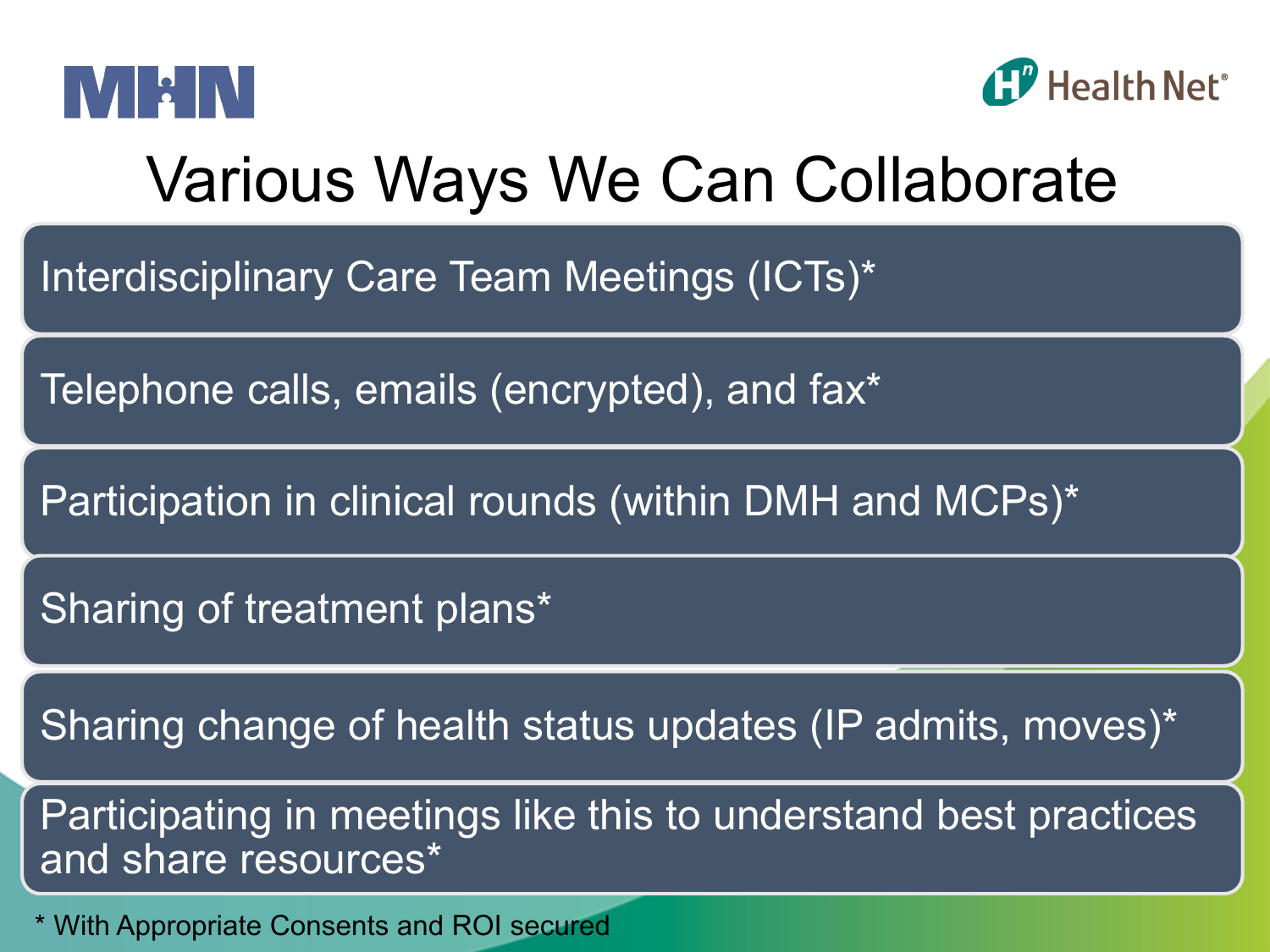

### Referral Information



#### **For Behavioral Health Services, Call (888) 327-0010 or visit www.MHN.com**

#### **For Health Net Member Services, Call (800) 674-6110**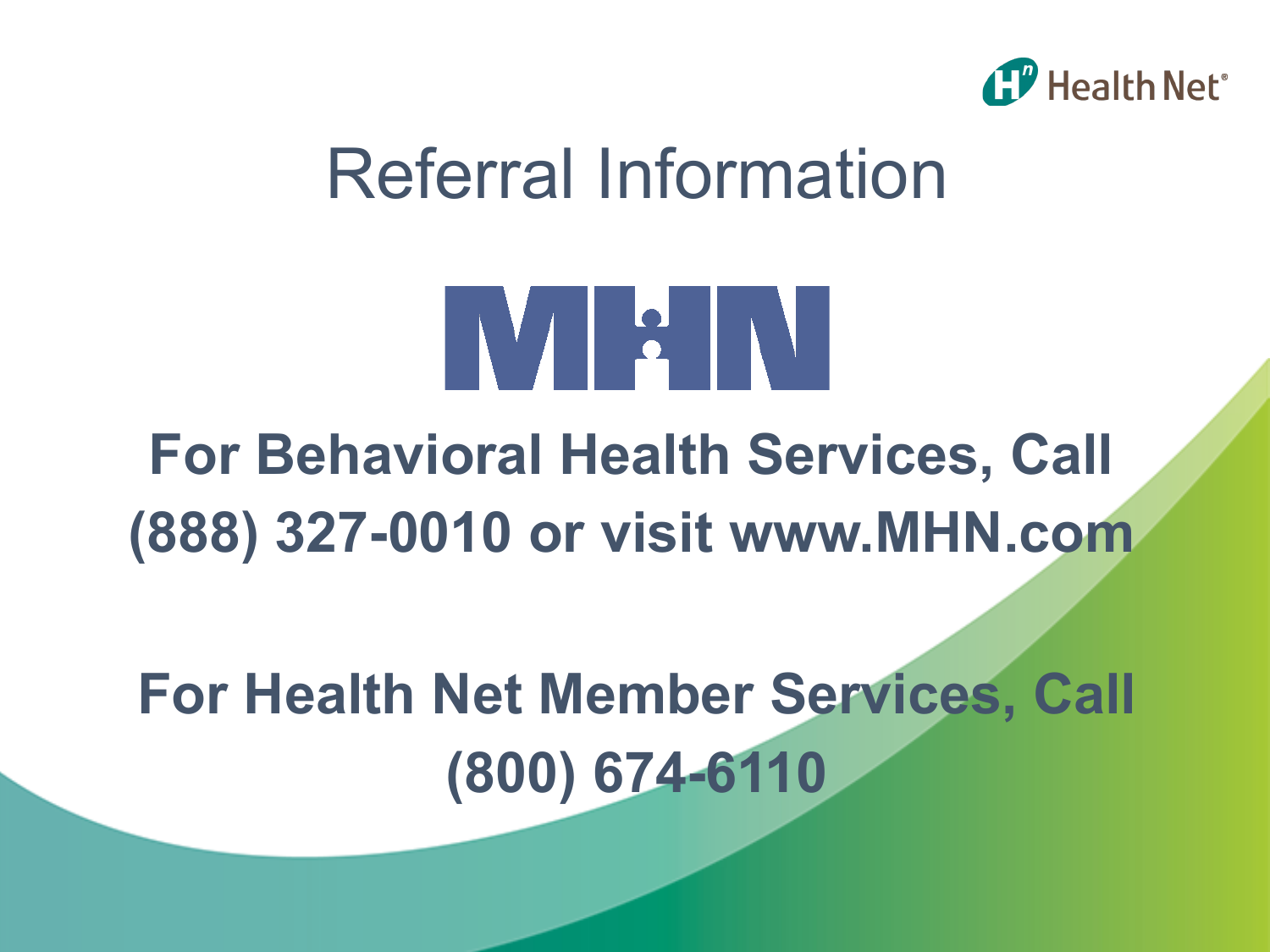



# Referral Information

#### **Health Net Transportation Services**



ModivCare's Customer Service 855-253-6863 Medi-Cal 866-799-4465 Cal MediConnect

#### **Non Medical Transportation**

- Bus
- Passenger Care
- Taxi, or
- Public or private conveyance

#### **Non Emergency Medical Transportation\***

- Ambulance
- Litter Van
- Wheelchair Van

\*Requires approval of Physician Certification Statement (PCS) form, can be faxed to 877-457-3352